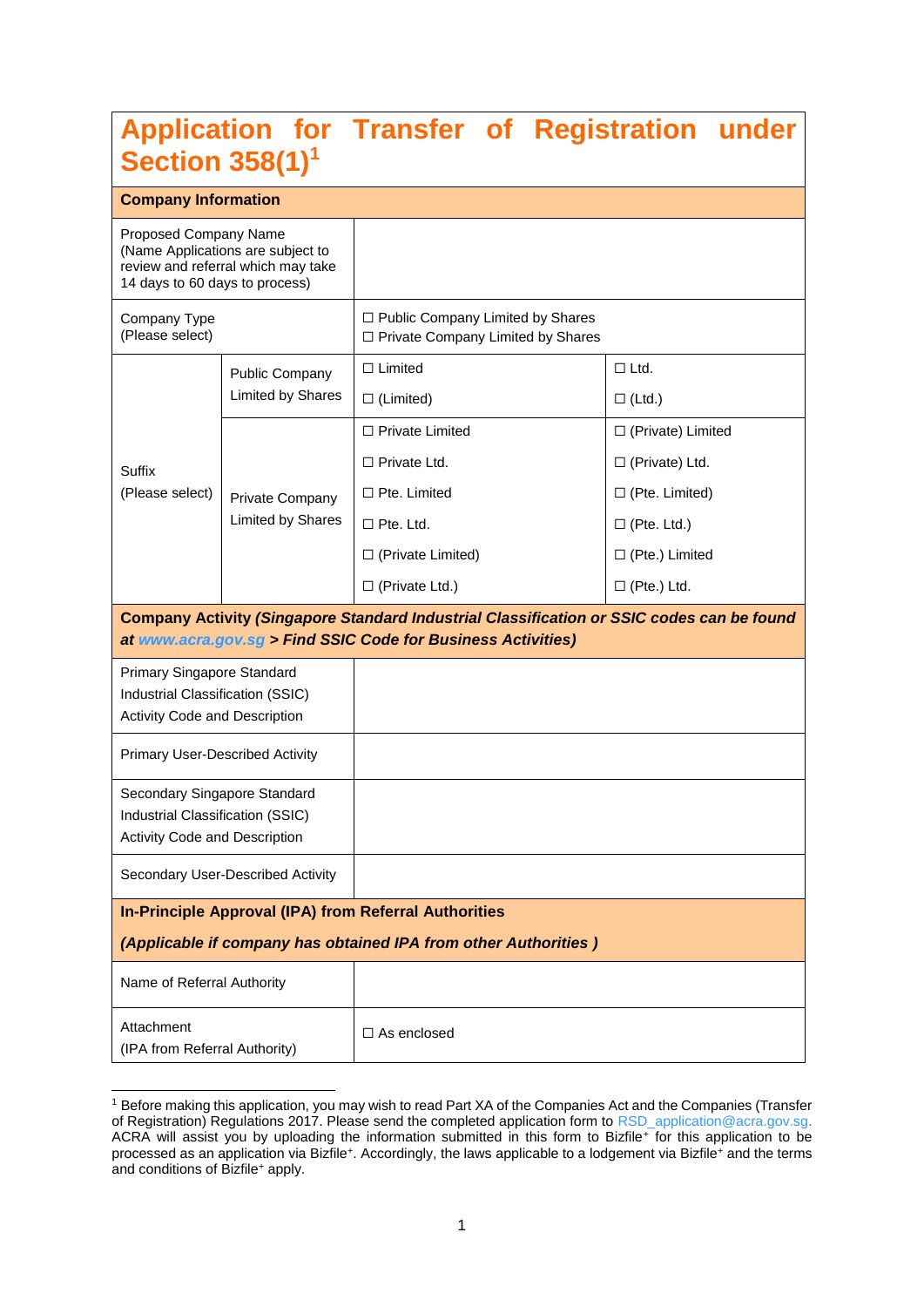|                                                                                                              | <b>Registration History Prior to Intended Registration in Singapore</b> |  |  |  |  |  |
|--------------------------------------------------------------------------------------------------------------|-------------------------------------------------------------------------|--|--|--|--|--|
| Country/Region of Registration                                                                               | 1.                                                                      |  |  |  |  |  |
| (include last 3 countries in                                                                                 | 2.                                                                      |  |  |  |  |  |
| chronological order as applicable)                                                                           | 3.                                                                      |  |  |  |  |  |
| Registered Name on Deregistration                                                                            | 1.                                                                      |  |  |  |  |  |
| (include last 3 names in                                                                                     | 2.                                                                      |  |  |  |  |  |
| chronological order as applicable)                                                                           | 3.                                                                      |  |  |  |  |  |
| Date of Registration                                                                                         | 1.                                                                      |  |  |  |  |  |
| in place of jurisdiction                                                                                     | 2.                                                                      |  |  |  |  |  |
| (include last 3 dates in<br>chronological order as applicable)                                               | 3.                                                                      |  |  |  |  |  |
| Country/Region of Original<br>Incorporation/Registration                                                     |                                                                         |  |  |  |  |  |
| Date of Original<br>Incorporation/Registration                                                               |                                                                         |  |  |  |  |  |
| Name on Deregistration at<br>Country/Region of Original<br>Incorporation/Registration                        |                                                                         |  |  |  |  |  |
| Date of Deregistration at<br>Country/Region of Original<br>Incorporation/Registration                        |                                                                         |  |  |  |  |  |
|                                                                                                              | Particulars of the foreign corporate entity                             |  |  |  |  |  |
| Name of foreign corporate entity                                                                             |                                                                         |  |  |  |  |  |
| Address of the foreign corporate<br>entity's registered office in its place<br>of incorporation <sup>2</sup> |                                                                         |  |  |  |  |  |
| Date of the end of the last financial<br>year of the foreign corporate entity <sup>3</sup>                   |                                                                         |  |  |  |  |  |
| Proposed company's intended date<br>of first financial year end after<br>transfer of registration            |                                                                         |  |  |  |  |  |
| Proposed company's Financial Year<br>Period                                                                  | $\Box$ 12 months<br>$\square$ 52-week accounting period                 |  |  |  |  |  |
| Is the foreign corporate entity<br>registered as a foreign company<br>under the Companies Act?               | $\Box$ Yes<br>$\Box$ No                                                 |  |  |  |  |  |
| If yes, indicate name and UEN of<br>the foreign company                                                      |                                                                         |  |  |  |  |  |

 2 In this form, "place of incorporation" means, in the case of a foreign corporate entity that had transferred its domicile after its original incorporation, the jurisdiction where the foreign corporate entity is domiciled at the time it applies for registration.

 $3$  This date must be before the date of this application.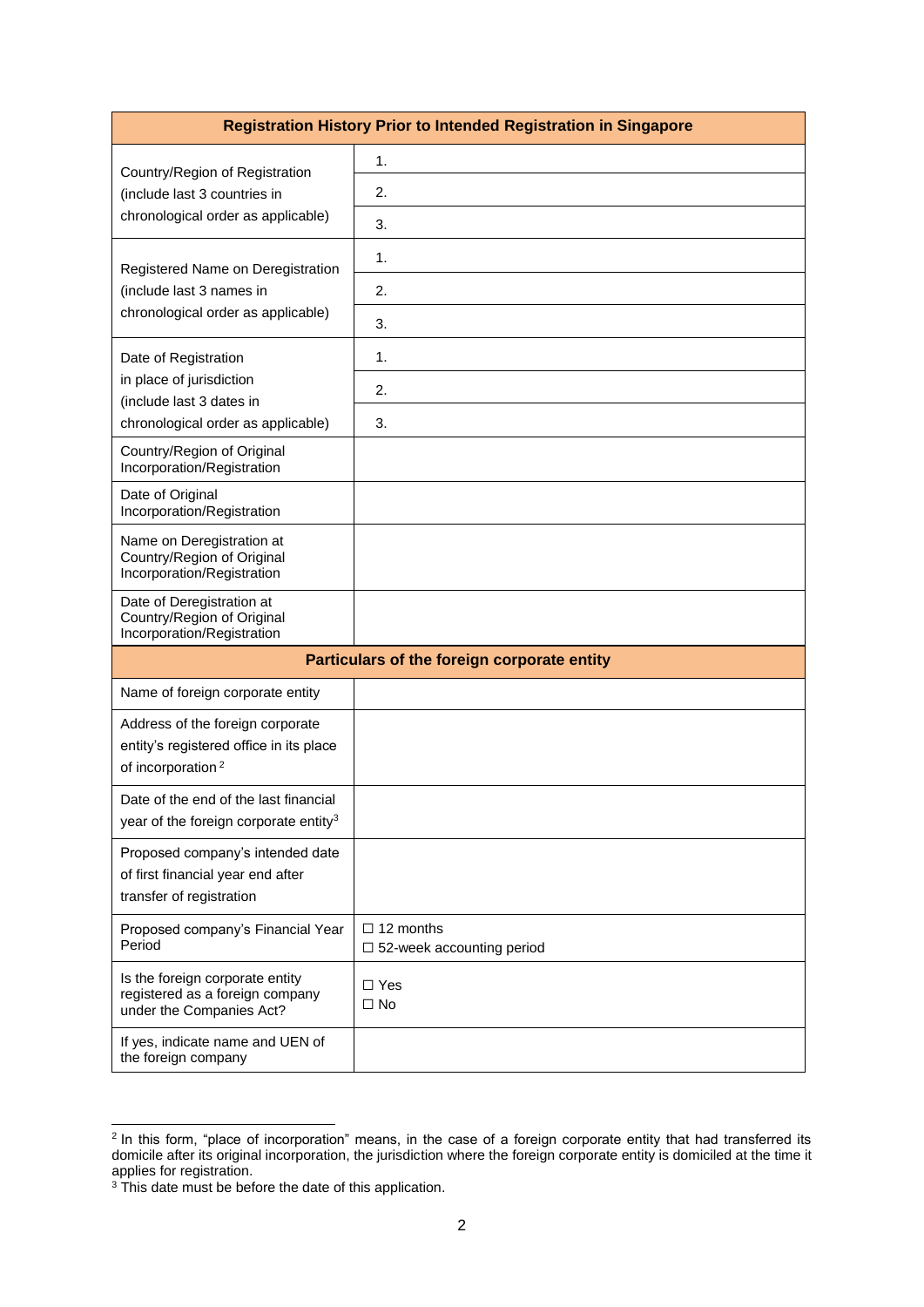|                  | Particulars of Proposed Company Officers/ Directors/ Shareholders*                                                                                                                                                                     |                       |                                                                                       |      |                             |                                                                                                                                                                         |                                                                         |                                                                       |                                 |                      |  |
|------------------|----------------------------------------------------------------------------------------------------------------------------------------------------------------------------------------------------------------------------------------|-----------------------|---------------------------------------------------------------------------------------|------|-----------------------------|-------------------------------------------------------------------------------------------------------------------------------------------------------------------------|-------------------------------------------------------------------------|-----------------------------------------------------------------------|---------------------------------|----------------------|--|
|                  | <b>Individual</b>                                                                                                                                                                                                                      |                       |                                                                                       |      |                             |                                                                                                                                                                         |                                                                         |                                                                       |                                 |                      |  |
|                  | Position(s)<br>Held<br>$-CEO$<br>- Director<br>- Secretary<br>- Managing<br>Director<br>- Auditor<br>(Corporate only)<br>- Shareholder<br>(Please indicate<br>individual or<br>corporate)<br>(May indicate<br>more than 1<br>position) | Identification<br>No. | Identification<br><b>Type</b><br>(NRIC(Citizen)/<br>NRIC(PR)/FIN/<br>Passport/Others) | Name | Nationality/<br>Citizenship | Address<br>(residential<br>address is<br>required for all<br>position<br>holders save<br>that auditor/<br>shareholder<br>need not<br>provide<br>residential<br>address) | Alternate<br>Address<br>(not applicable<br>for auditor/<br>shareholder) | i) Date of Birth<br>ii) Occupation<br>(applicable for<br>shareholder) | <b>Mobile Contact</b><br>Number | <b>Email Address</b> |  |
| $\mathbf{1}$     |                                                                                                                                                                                                                                        |                       |                                                                                       |      |                             |                                                                                                                                                                         |                                                                         |                                                                       |                                 |                      |  |
| $\overline{a}$   |                                                                                                                                                                                                                                        |                       |                                                                                       |      |                             |                                                                                                                                                                         |                                                                         |                                                                       |                                 |                      |  |
| $\mathbf{3}$     |                                                                                                                                                                                                                                        |                       |                                                                                       |      |                             |                                                                                                                                                                         |                                                                         |                                                                       |                                 |                      |  |
| 4                |                                                                                                                                                                                                                                        |                       |                                                                                       |      |                             |                                                                                                                                                                         |                                                                         |                                                                       |                                 |                      |  |
| $5\phantom{.0}$  |                                                                                                                                                                                                                                        |                       |                                                                                       |      |                             |                                                                                                                                                                         |                                                                         |                                                                       |                                 |                      |  |
| 6                |                                                                                                                                                                                                                                        |                       |                                                                                       |      |                             |                                                                                                                                                                         |                                                                         |                                                                       |                                 |                      |  |
| $\overline{7}$   |                                                                                                                                                                                                                                        |                       |                                                                                       |      |                             |                                                                                                                                                                         |                                                                         |                                                                       |                                 |                      |  |
| 8                |                                                                                                                                                                                                                                        |                       |                                                                                       |      |                             |                                                                                                                                                                         |                                                                         |                                                                       |                                 |                      |  |
| $\boldsymbol{9}$ |                                                                                                                                                                                                                                        |                       |                                                                                       |      |                             |                                                                                                                                                                         |                                                                         |                                                                       |                                 |                      |  |
| 10               |                                                                                                                                                                                                                                        |                       |                                                                                       |      |                             |                                                                                                                                                                         |                                                                         |                                                                       |                                 |                      |  |
| 11               |                                                                                                                                                                                                                                        |                       |                                                                                       |      |                             |                                                                                                                                                                         |                                                                         |                                                                       |                                 |                      |  |
| 12               |                                                                                                                                                                                                                                        |                       |                                                                                       |      |                             |                                                                                                                                                                         |                                                                         |                                                                       |                                 |                      |  |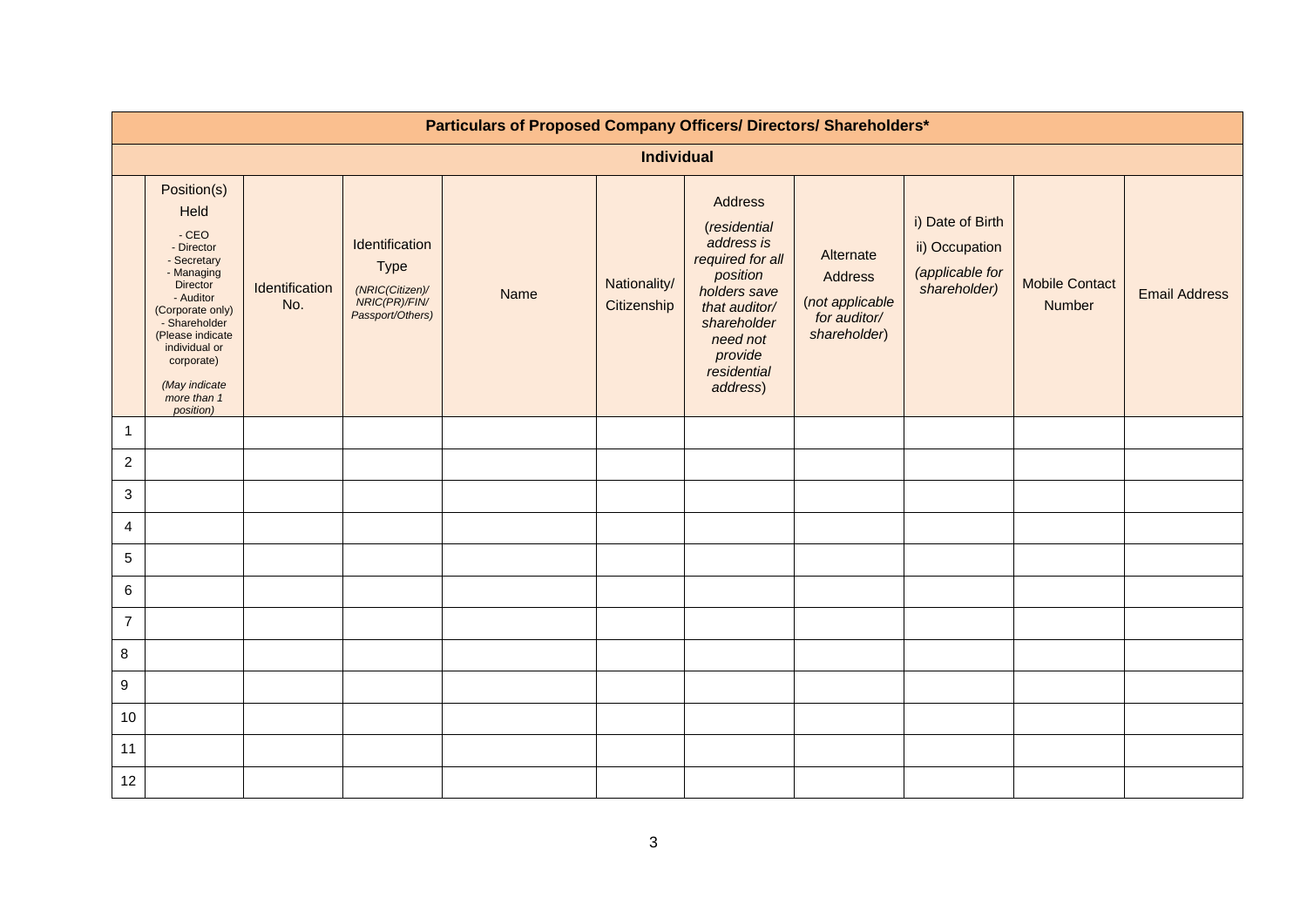| 13     |  |  |  |  |  |
|--------|--|--|--|--|--|
| 14     |  |  |  |  |  |
| 15     |  |  |  |  |  |
| 16     |  |  |  |  |  |
| $17$   |  |  |  |  |  |
| $18$   |  |  |  |  |  |
| 19     |  |  |  |  |  |
| 20     |  |  |  |  |  |
| 21     |  |  |  |  |  |
| $22\,$ |  |  |  |  |  |
| 23     |  |  |  |  |  |
| 24     |  |  |  |  |  |
| 25     |  |  |  |  |  |

Add rows if required

\* If the foreign corporate entity is listed, particulars of only the single largest shareholder must be provided and particulars of other shareholders should not be provided.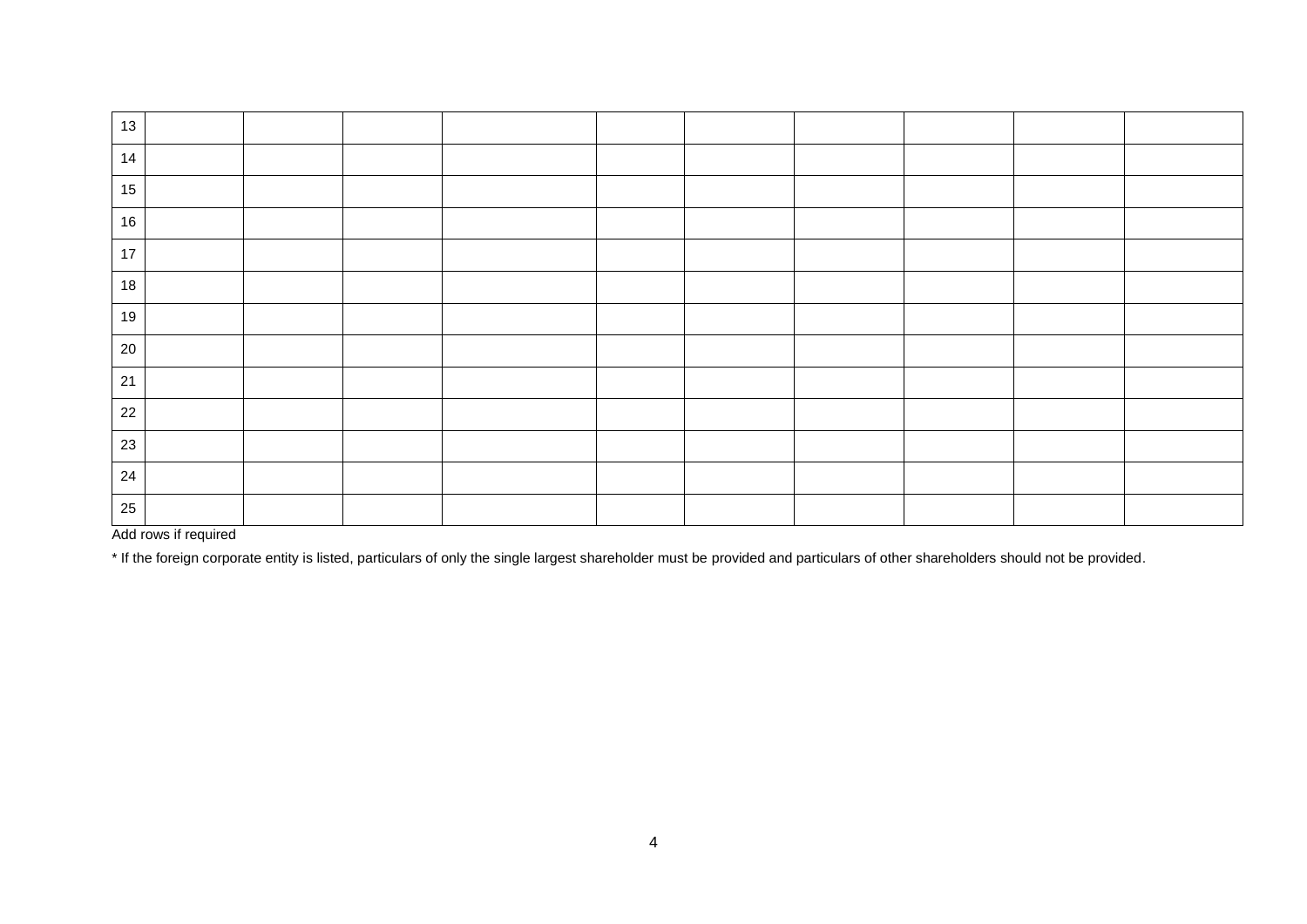|  | <b>Share Capital Details</b>   |                                                         |                         |            |               |                                       |            |               |                                        |            |               |
|--|--------------------------------|---------------------------------------------------------|-------------------------|------------|---------------|---------------------------------------|------------|---------------|----------------------------------------|------------|---------------|
|  |                                | <b>Shares Payable</b><br>(In cash/<br>Otherwise than in | <b>Number of Shares</b> |            |               | <b>Amount of Issued Share Capital</b> |            |               | <b>Amount of Paid Up Share Capital</b> |            |               |
|  | S/No<br>Currency<br>cash/Both) |                                                         | Ordinary                | Preference | <b>Others</b> | Ordinary                              | Preference | <b>Others</b> | Ordinary                               | Preference | <b>Others</b> |
|  |                                |                                                         |                         |            |               |                                       |            |               |                                        |            |               |
|  |                                |                                                         |                         |            |               |                                       |            |               |                                        |            |               |

Add rows if required

| Required if Shares Payable is "Otherwise than in cash" or "Both" |                                                                                                                                                                                                                                                                                                                                                                                                                                                                                       |  |  |  |  |  |  |  |  |
|------------------------------------------------------------------|---------------------------------------------------------------------------------------------------------------------------------------------------------------------------------------------------------------------------------------------------------------------------------------------------------------------------------------------------------------------------------------------------------------------------------------------------------------------------------------|--|--|--|--|--|--|--|--|
| Method of Allotment<br>(Please select)                           | $\Box$ Pursuant to a contract in writing<br>$\Box$ Pursuant to a contract not reduced to writing<br>Pursuant to a provision in the constitution<br>$\Box$<br>In satisfaction of a dividend in favour of, but not payable in cash to, the shareholder or in pursuance of the application of monies held in<br>□<br>an account or reserve in paying up unissued shares to which the shareholders have become entitled<br>Pursuant to a scheme of arrangement approved by the Court<br>□ |  |  |  |  |  |  |  |  |
| Attachment                                                       | As enclosed<br>П                                                                                                                                                                                                                                                                                                                                                                                                                                                                      |  |  |  |  |  |  |  |  |
| Details                                                          |                                                                                                                                                                                                                                                                                                                                                                                                                                                                                       |  |  |  |  |  |  |  |  |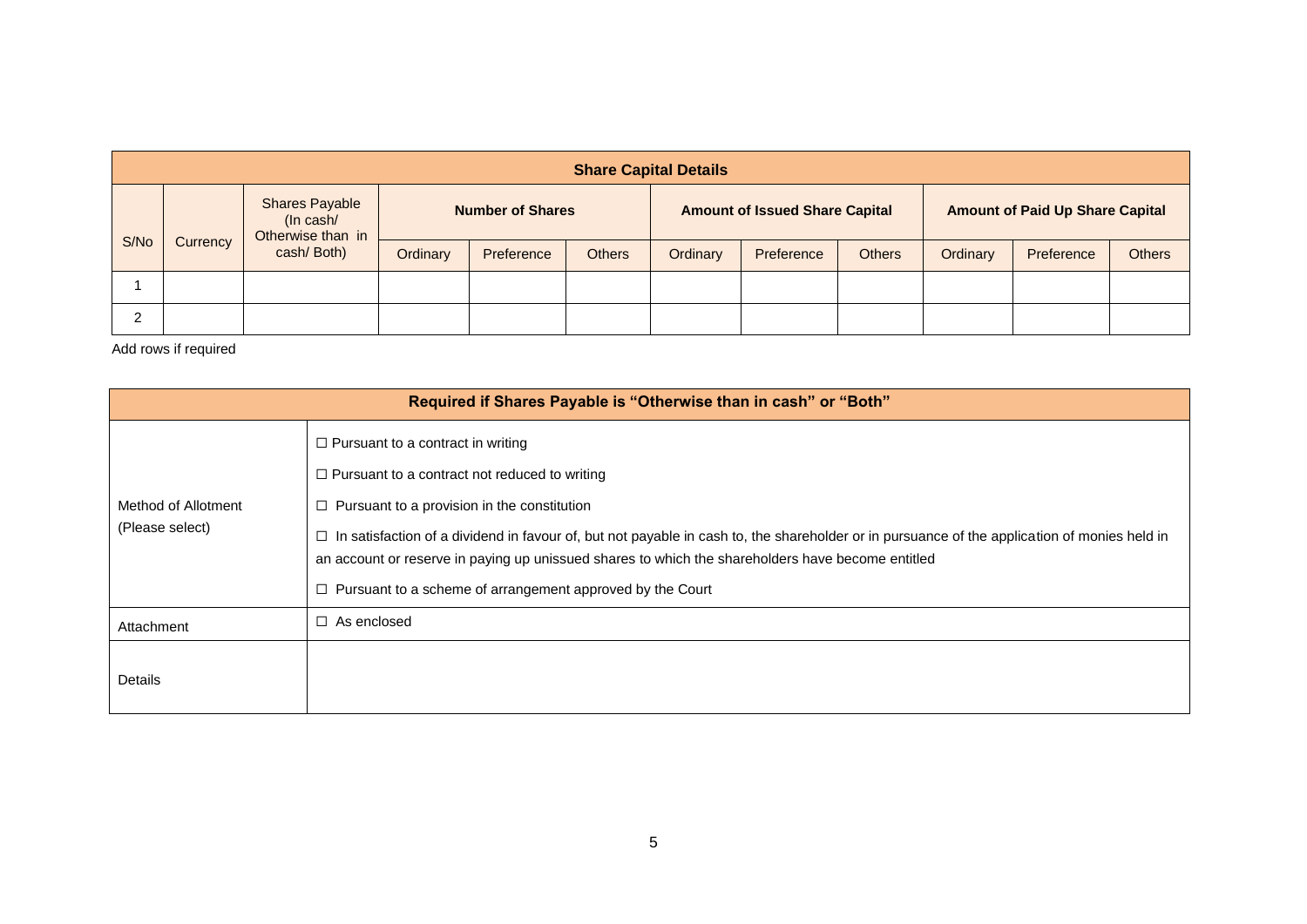| Sub-Class of Shares (if any) |          |                  |            |               |  |  |  |  |  |
|------------------------------|----------|------------------|------------|---------------|--|--|--|--|--|
| Sub-Class (A to H)           |          | Number of shares |            |               |  |  |  |  |  |
|                              | Currency | Ordinary         | Preference | <b>Others</b> |  |  |  |  |  |
| Sub-Class [ ]                |          |                  |            |               |  |  |  |  |  |
|                              |          |                  |            |               |  |  |  |  |  |

Add Sub-Class, if required.

|     | <b>Shareholder Details*</b> |          |                                                           |                            |                                           |                      |                                  |                               |  |  |
|-----|-----------------------------|----------|-----------------------------------------------------------|----------------------------|-------------------------------------------|----------------------|----------------------------------|-------------------------------|--|--|
| S/N | Name of Shareholder         | Currency | <b>Class of Share</b><br>(Ordinary/<br>Preference/Others) | Number of<br><b>Shares</b> | Amount of Paid Up<br><b>Share Capital</b> | Sub-class<br>$(A-H)$ | No of<br>shares for<br>sub class | Name of the trust (if<br>any) |  |  |
|     |                             |          |                                                           |                            |                                           |                      |                                  |                               |  |  |
| 2   |                             |          |                                                           |                            |                                           |                      |                                  |                               |  |  |
| 3   |                             |          |                                                           |                            |                                           |                      |                                  |                               |  |  |
| 4   |                             |          |                                                           |                            |                                           |                      |                                  |                               |  |  |
| 5   |                             |          |                                                           |                            |                                           |                      |                                  |                               |  |  |

Add shareholdings, if required.

\* If the foreign corporate entity is listed, particulars of only the single largest shareholder must be provided and particulars of other shareholders should not be provided.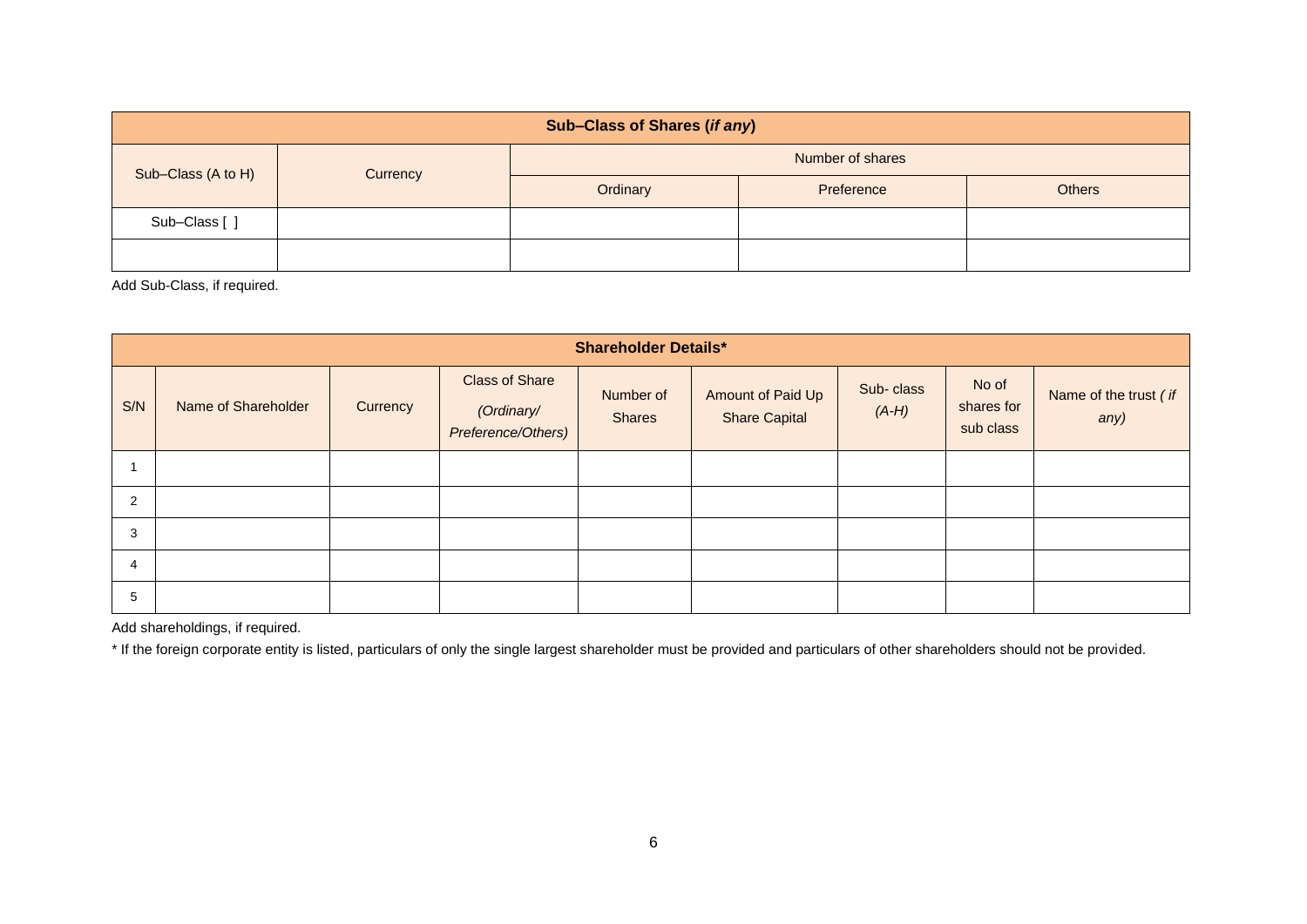| <b>Group Share Allotment (if any)</b> |          |                                                           |                            |                                              |                      |                  |                            |  |  |
|---------------------------------------|----------|-----------------------------------------------------------|----------------------------|----------------------------------------------|----------------------|------------------|----------------------------|--|--|
| <b>Group Name</b><br>$(A-Z)$          | Currency | <b>Class of Share</b><br>(Ordinary/<br>Preference/Others) | Number of<br><b>Shares</b> | <b>Amount of Paid</b><br>Up Share<br>Capital | Sub-class<br>$(A-H)$ | No. of<br>shares | Name of the trust (if any) |  |  |
| Group [ ]                             |          |                                                           |                            |                                              |                      |                  |                            |  |  |
|                                       |          |                                                           |                            |                                              |                      |                  |                            |  |  |

Add Group, if required.

| List of Shareholders* in Group |                     |                   |  |  |  |  |  |  |  |  |
|--------------------------------|---------------------|-------------------|--|--|--|--|--|--|--|--|
| <b>Identification No</b>       | Name of shareholder | <b>Group Name</b> |  |  |  |  |  |  |  |  |
|                                |                     |                   |  |  |  |  |  |  |  |  |
|                                |                     |                   |  |  |  |  |  |  |  |  |
|                                |                     |                   |  |  |  |  |  |  |  |  |
|                                |                     |                   |  |  |  |  |  |  |  |  |

Add rows if required \*Shareholder details are not required if the foreign corporate entity is listed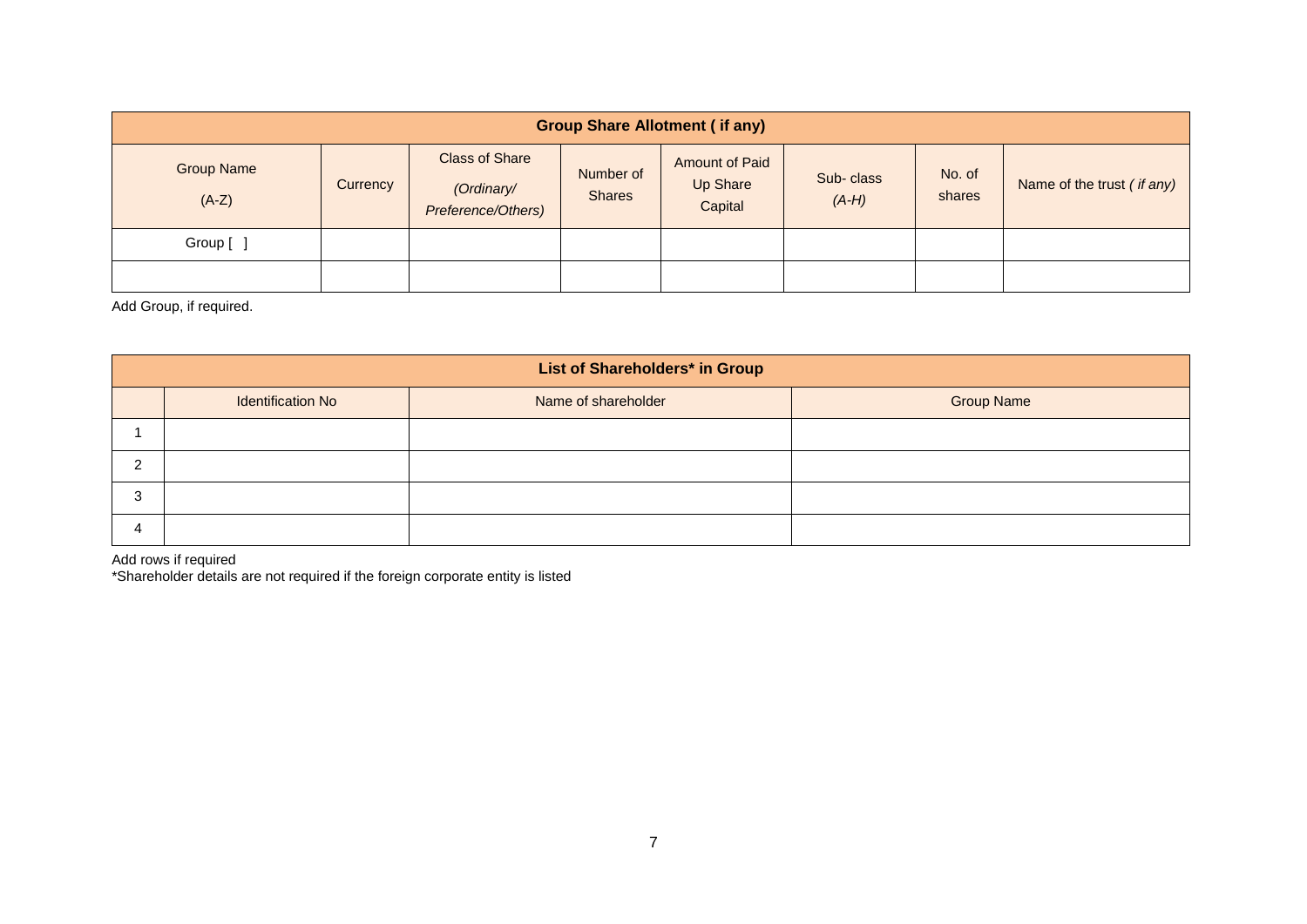|                                                                |                            | <b>Registered Office and Constitution</b>                                                                                                                      |
|----------------------------------------------------------------|----------------------------|----------------------------------------------------------------------------------------------------------------------------------------------------------------|
| <b>Registered Office Address</b><br>in Singapore               |                            |                                                                                                                                                                |
| Working Days and Hours<br>(Please select)                      | each business day          | $\Box$ At least 5 hours during ordinary business hours on each business day<br>$\Box$ At least 3 hours but less than 5 hours during ordinary business hours on |
| Constitution <sup>4</sup>                                      | $\Box$ Attach Constitution |                                                                                                                                                                |
|                                                                |                            | <b>MINIMUM REQUIREMENTS</b>                                                                                                                                    |
|                                                                |                            | <b>Size</b><br>(Please select under A or B)                                                                                                                    |
|                                                                |                            | $\overline{\mathbf{A}}$                                                                                                                                        |
|                                                                |                            | $\Box$ Foreign corporate entity meets at least 2 of the following (i), (ii) and (iii):                                                                         |
|                                                                |                            | $\Box$ (i) the value of the foreign corporate entity's total assets exceeds \$10 million <sup>5</sup>                                                          |
|                                                                |                            | $\Box$ (ii) the annual revenue of the foreign corporate entity exceeds \$10 million <sup>6</sup>                                                               |
|                                                                |                            | $\Box$ (iii) the foreign corporate entity has more than 50 employees <sup>7</sup>                                                                              |
| year, if required by the Registrar.                            |                            | $\Box$ The foreign corporate entity undertakes to provide a copy of audited financial statements of last financial                                             |
|                                                                |                            | <b>OR</b>                                                                                                                                                      |
|                                                                |                            | $\overline{\mathbf{B}}$                                                                                                                                        |
| $(iii)$ :                                                      |                            | $\Box$ Foreign corporate entity is a subsidiary and its parent <sup>8</sup> meets at least 2 of the following (i), (ii) and                                    |
|                                                                |                            | $\Box$ (i) the value of consolidated total assets of the group exceeds \$10 million                                                                            |
|                                                                |                            | $\Box$ (ii) the consolidated annual revenue of the group exceeds \$10 million                                                                                  |
|                                                                |                            | $\Box$ (iii) the group has an aggregate number of employees of more than 50                                                                                    |
| financial year, if required by the Registrar.                  |                            | $\Box$ The foreign corporate entity undertakes to provide a copy of parent's audited financial statements of last                                              |
| Name of Parent                                                 |                            |                                                                                                                                                                |
| <b>UEN of Parent</b><br>(if already incorporated in Singapore) |                            |                                                                                                                                                                |

1

<sup>&</sup>lt;sup>4</sup> The proposed constitution should not include details of subscribers and the number of shares taken by subscribers (section 22 of the Companies Act read with Regulation 8 of the Companies (Transfer of Registration) Regulations 2017).

<sup>&</sup>lt;sup>5</sup> Consolidated value if the foreign corporate entity is a parent

<sup>6</sup> Consolidated value if the foreign corporate entity is a parent

 $7$  Assessed at a group level if the foreign corporate entity is a parent

<sup>&</sup>lt;sup>8</sup> Parent must be: (a) a parent which is applying together with the applicant, in which case the application will not be approved if the parent's application is unsuccessful; or (b) a parent which is already incorporated in Singapore.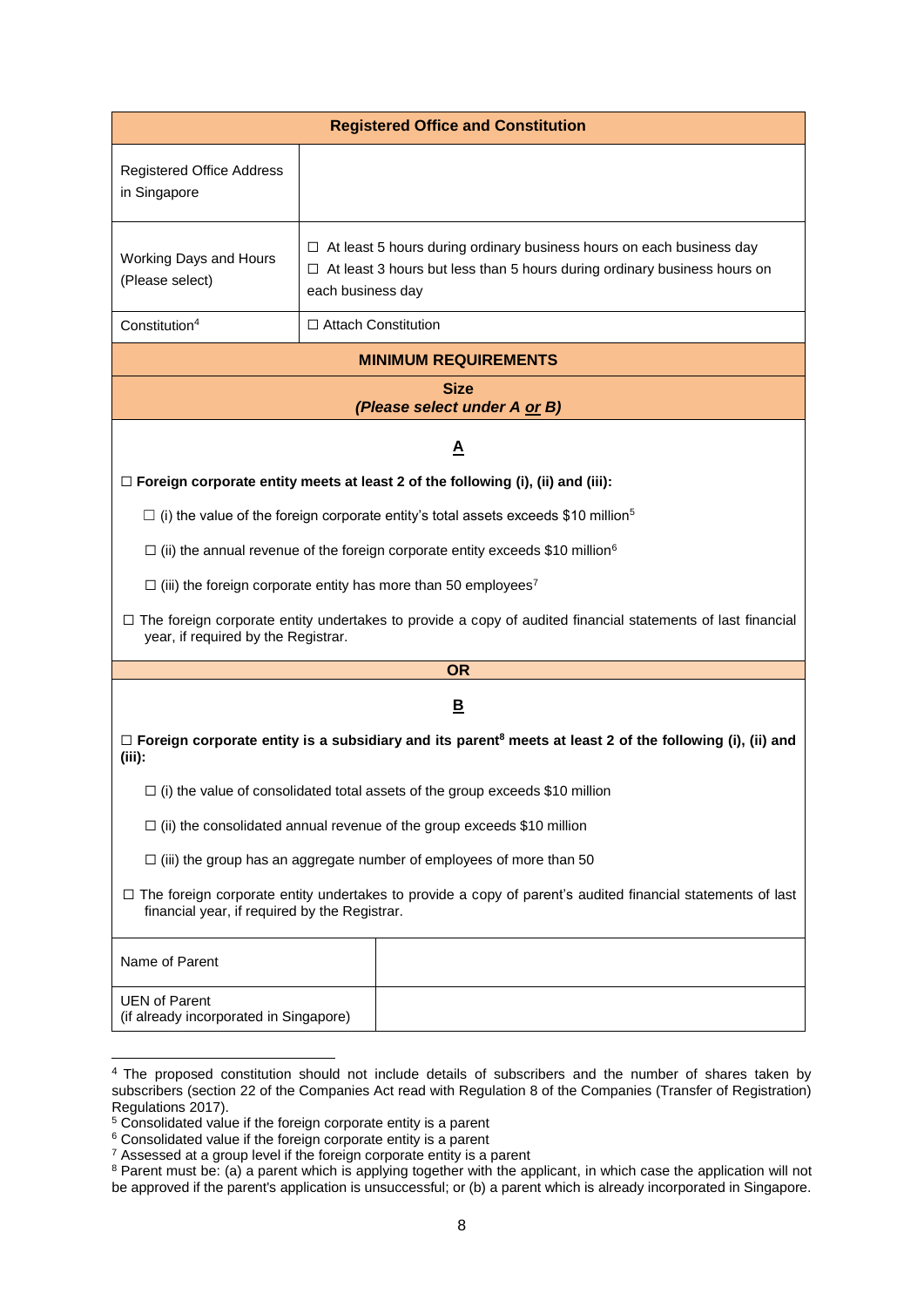#### **Solvency**  *(Please select under A or B)*

**A**

 $\Box$  all the directors of the foreign corporate entity have formed the opinion that the foreign corporate entity meets the minimum requirements mentioned in regulation 7(1)(b), (c) and (d) of the Companies (Transfer of Registration) Regulations 2017; or

# **OR**

**B**

 $\Box$  the foreign corporate entity satisfies regulation 7(5) in that it intends to make, upon registration as a company under the Companies Act, an application to court under section 210(1), 211B(1), 211C(1), 211I(1) or 227B of the Companies Act.

> **Other Minimum Requirements (***Tick to confirm that these requirements are satisfied***)**

☐ the foreign corporate entity is authorised to transfer its incorporation under the law of its place of incorporation;

☐ the foreign corporate entity has complied with the requirements of the law of its place of incorporation in relation to the transfer of its incorporation;

 $\Box$  the application for registration under section 358(1) of the Act is  $\Box$ 

(i) not intended to defraud existing creditors of the foreign corporate entity; and

(ii) made in good faith;

 $\Box$  no receiver, or receiver and manager, is in possession of, or has control over, any property of the foreign corporate entity and no proceeding to appoint a receiver, or receiver and manager, in respect of any property of the foreign corporate entity is ongoing or pending;

 $\Box$  the foreign corporate entity is not under judicial management and no proceeding to place the foreign corporate entity under judicial management is ongoing or pending;

 $\Box$  no compromise or arrangement made between the foreign corporate entity and another person or other persons is being administered and no proceeding to place the foreign corporate entity under any compromise or arrangement is ongoing or pending;

☐ the foreign corporate entity is not in liquidation or being wound up and no proceeding for liquidation or winding up against the foreign corporate entity is ongoing or pending; and

 $\Box$  no other judicial or administrative proceeding under a law relating to insolvency or adjustment of debt, in which the property or affairs of the foreign corporate entity are or would be subject to control or supervision by a judicial or administrative authority for the purpose of reorganisation or liquidation, is ongoing or pending.

### **Documents Required**

### **(Each document must be in PDF format and less than 5mb in size)**

 $\Box$  Certified copy of the charter, statute, constitution or memorandum or articles or other instrument constituting or defining its constitution (if any), in its place of incorporation.

If no such instrument applies to the foreign corporate entity then please tick here:  $\Box$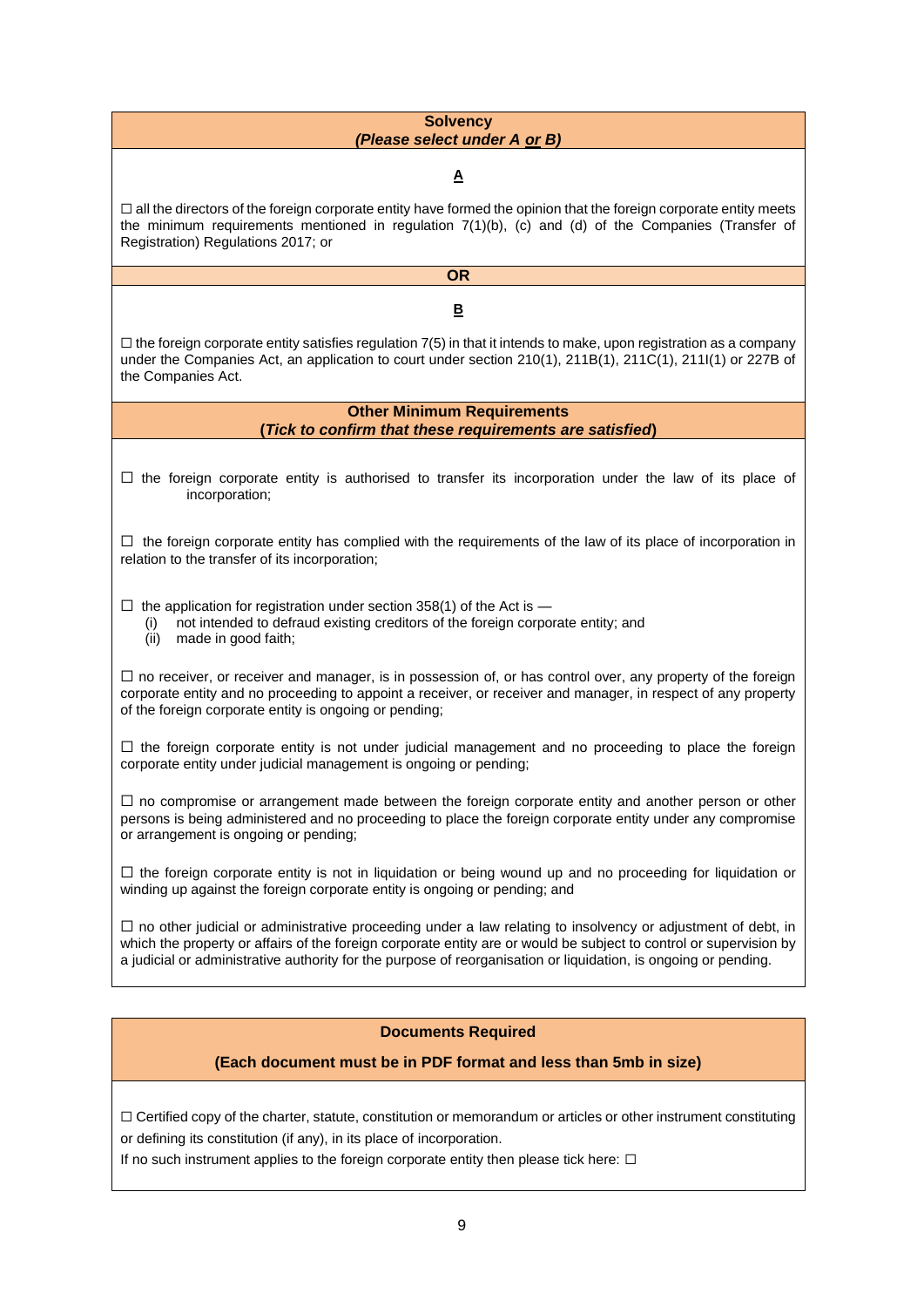☐ Certified copy of the certificate of incorporation of the foreign corporate entity in its place of incorporation; or a document of similar effect to the certificate of incorporation of the foreign corporate entity in its place of incorporation

 $\Box$  Declaration in writing signed by all the directors<sup>9</sup> of the foreign corporate entity :

- that the foreign corporate entity is a body corporate and meets the minimum requirements mentioned in regulation 7(1)(a) and (e) to (l) of the Companies (Transfer of Registration) Regulations 2017.
- ii. either
	- (a) that they have formed the opinion that the foreign corporate entity meets the minimum requirements mentioned in regulation 7(1)(b), (c) and (d) of the Companies (Transfer of Registration) Regulations 2017; or
	- (b) that the foreign corporate entity satisfies regulation 7(5) in that it intends to make, upon registration as a company under the Companies Act, an application to court under section 210(1), 211B(1), 211C(1), 211I(1) or 227B of the Companies Act.<sup>10</sup>

☐ Declaration titled "Declaration (Lodger)"<sup>11</sup>

#### **AND**

If this application is filed by Corporate Service Provider:

☐ Declaration titled "Declaration (Corporate Service Provider)"<sup>12</sup> by the corporate service provider.

**OR**

1

If this application is filed by Director/ Secretary:

☐ Declaration titled "Declaration (Director)"<sup>13</sup> by **each** proposed director of the company

☐ Declaration titled "Declaration (Secretary)"<sup>14</sup> by **each** proposed secretary of the company (if applicable) If no secretary has been named in this form please tick here to indicate:  $15 \square$ 

#### **Important for Applicant to note**

You may wish to note that, amongst other obligations and effects:

a. upon successful application of transfer of registration, any share warrant, stating that the bearer of the warrant is entitled to the shares specified in the warrant and enabling the shares to be transferred by delivery of the warrant, that had been issued by the foreign corporate entity before the date of registration of the company is void.

<sup>&</sup>lt;sup>9</sup> "director", in relation to a foreign corporate entity, includes any person occupying the position of director of the foreign corporate entity by whatever name called and includes a person in accordance with whose directions or instructions the directors or the majority of the directors of the foreign corporate entity are accustomed to act and an alternate or substitute director. The declarations must be the same as the wordings listed in this form. <sup>10</sup> Please include the available details of the intended application to court.

<sup>&</sup>lt;sup>11</sup> Please refer to page 15 of this application form for Declaration (Lodger).

<sup>&</sup>lt;sup>12</sup> Please refer to page 12 of this application form for Declaration (Corporate Service Provider).

<sup>&</sup>lt;sup>13</sup> Please refer to page 13 of this application form for Declaration (Director).

<sup>&</sup>lt;sup>14</sup> Please refer to page 14 of this application form for Declaration (Secretary).

<sup>&</sup>lt;sup>15</sup> Company secretary to be appointed within 6 months from date of registration.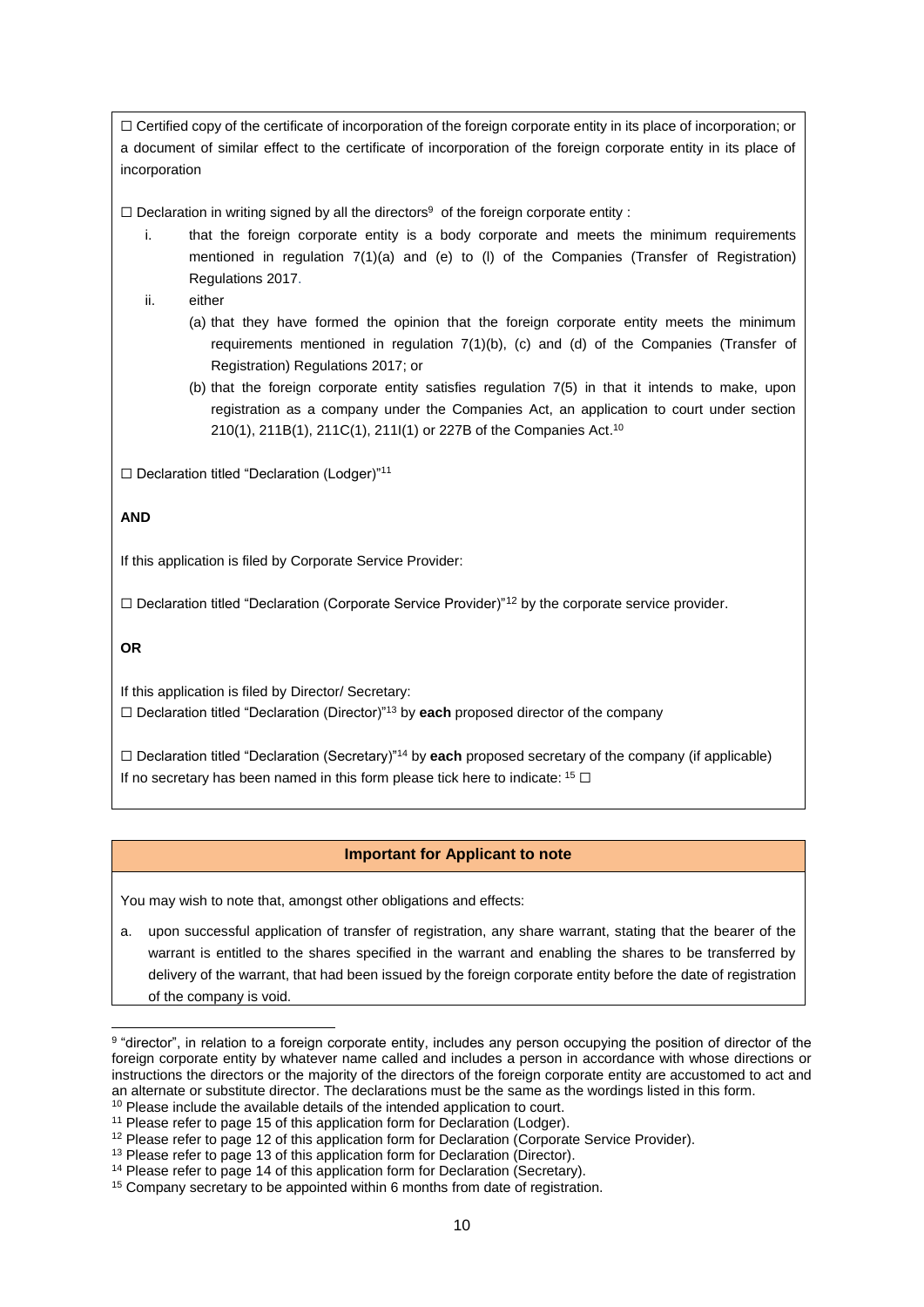- b. a document evidencing that the foreign corporate entity has been de‑registered in its place of incorporation must be submitted to the Registrar within 60 days after the issuance of the notice of transfer of registration. You may apply to the Registrar for extension of time to provide this document. Failure to provide this document within the specified time period may result in revocation of the registration of the company.
- c. If the foreign corporate entity was registered as a foreign company under Division 2 of Part XI of the Companies Act, the foreign company will cease to be registered from the date of registration specified in the notice of transfer of registration.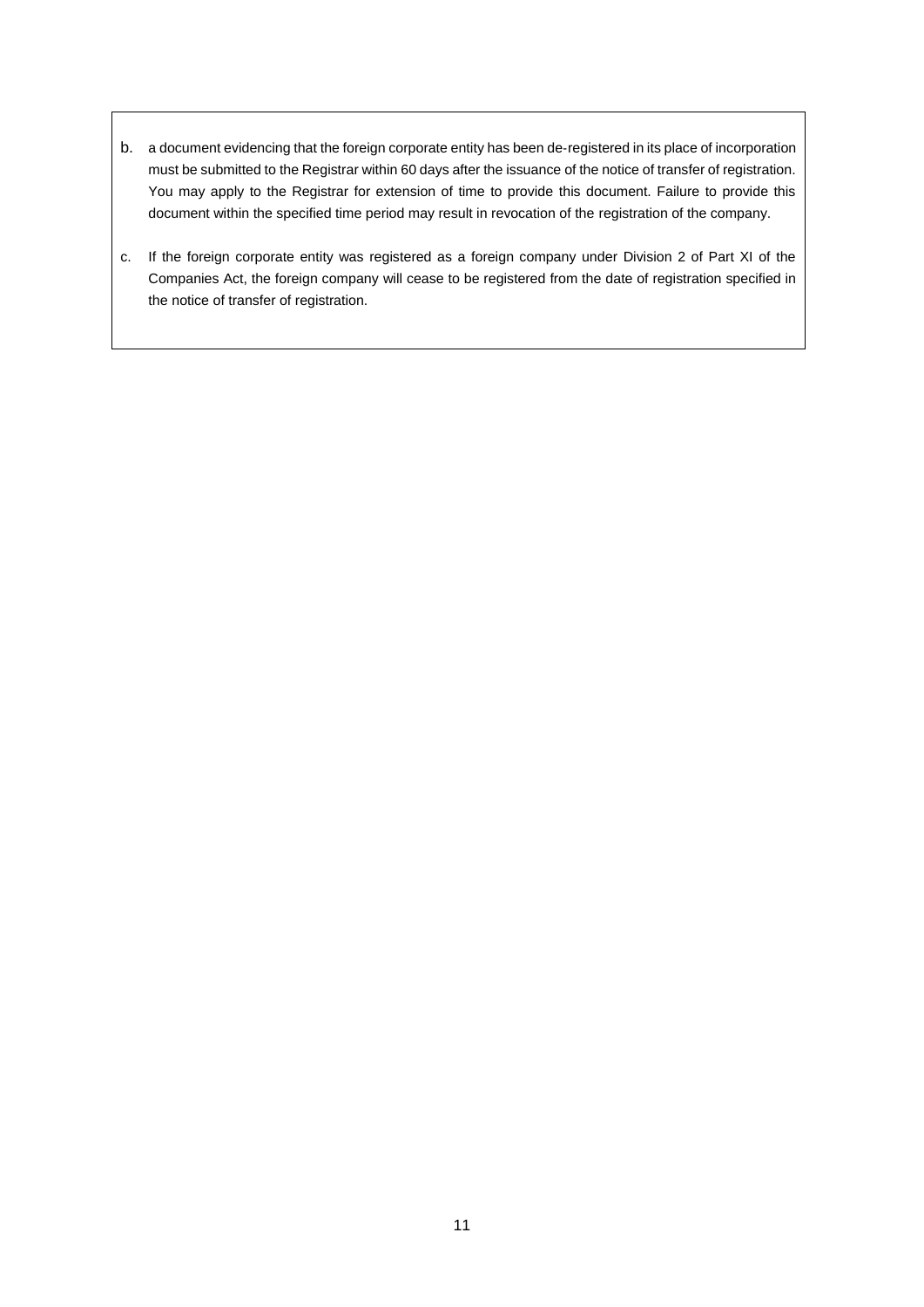| $\Box$ Declaration (Corporate Service Provider)                                                                                                                                                                                                                                                                                                                                                                                                                                                                                                                                                 |
|-------------------------------------------------------------------------------------------------------------------------------------------------------------------------------------------------------------------------------------------------------------------------------------------------------------------------------------------------------------------------------------------------------------------------------------------------------------------------------------------------------------------------------------------------------------------------------------------------|
| (Name of Professional Body/ Service Bureau/ Corporate Service Provider),<br>(UEN) declare that:                                                                                                                                                                                                                                                                                                                                                                                                                                                                                                 |
| Section A                                                                                                                                                                                                                                                                                                                                                                                                                                                                                                                                                                                       |
| Each director has given his/her consent to act as director and is not debarred or disqualified to act as a<br>1.<br>director under the Companies Act. Each director, if required by the constitution by which the company<br>proposes to be registered to hold a specific share qualification:<br>- has agreed to take a specified number of shares, not less than his/her qualification;<br>- has undertaken to take from the company and pay for his/her qualification shares; or<br>- has had a specified number of shares, not less than his/her qualification, registered in his/her name. |
| Each secretary has given his/her consent to act as a secretary, is not debarred to act as a secretary<br>2.<br>under the Companies Act, and if required by law, is a qualified person under the Companies Act.                                                                                                                                                                                                                                                                                                                                                                                  |
|                                                                                                                                                                                                                                                                                                                                                                                                                                                                                                                                                                                                 |
|                                                                                                                                                                                                                                                                                                                                                                                                                                                                                                                                                                                                 |
| Signature: Signature:                                                                                                                                                                                                                                                                                                                                                                                                                                                                                                                                                                           |
|                                                                                                                                                                                                                                                                                                                                                                                                                                                                                                                                                                                                 |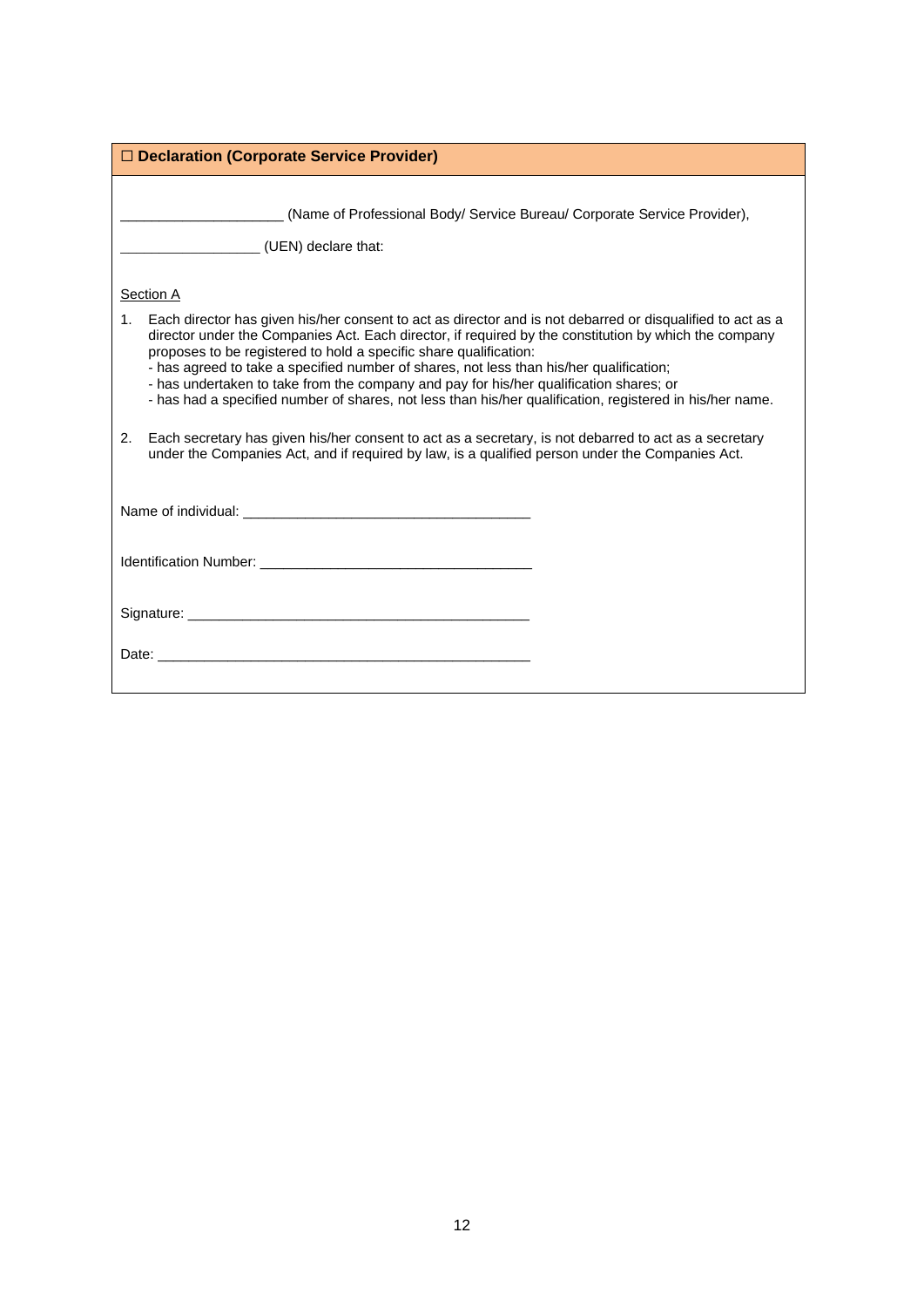☐ **Declaration (Director)**

I, \_\_\_\_\_\_\_\_\_\_\_\_\_\_\_\_\_\_\_\_\_\_\_<<Name of proposed director>>, \_\_\_\_\_\_\_\_\_\_\_\_\_\_\_\_\_<<Identification

number >>, declare that:

**Section A** 

1. I consent to act as a director of the above company with effect from its date of registration under the Companies Act.

2. I shall be personally responsible for the discharge of all obligations attached to the company under the Companies Act.

3. I am not disqualified from acting as director in that:

a. I am at least 18 years of age, of full capacity and I am not an undischarged bankrupt in Singapore or any other foreign jurisdiction.

b. There is no disqualification order made by the High Court of Singapore against me currently in force.

c. Within a period of 5 years preceding the date of this statement, I have

i. not been convicted, in Singapore or elsewhere, of any offence involving fraud or dishonesty punishable on conviction with imprisonment of 3 months or more;\*

ii. not been convicted of 3 or more offences under the Companies Act relating to the requirements of:

aa. filing any returns, accounts or other documents with the Registrar of Companies, or

bb. giving notice of any matter to the Registrar of Companies; and

iii. not had 3 or more orders of the High Court of Singapore made against me in relation to such requirements in (ii).

*\*Where the disqualified person is sentenced to imprisonment, his disqualification takes effect on conviction and continues for a period of 5 years after his release from prison.*

4. I am not debarred under section 155B of the Companies Act from acting as a director.

5. If required by the constitution by which the company proposes to be registered to hold a specific share qualification,

- I have agreed to take a specified number of shares, not less than my qualification;

- I have undertaken to take from the company and pay for my qualification shares; or

- a specified number of shares, not less than my qualification, has been registered in my name.

| Signature: |  |
|------------|--|
|            |  |

Date: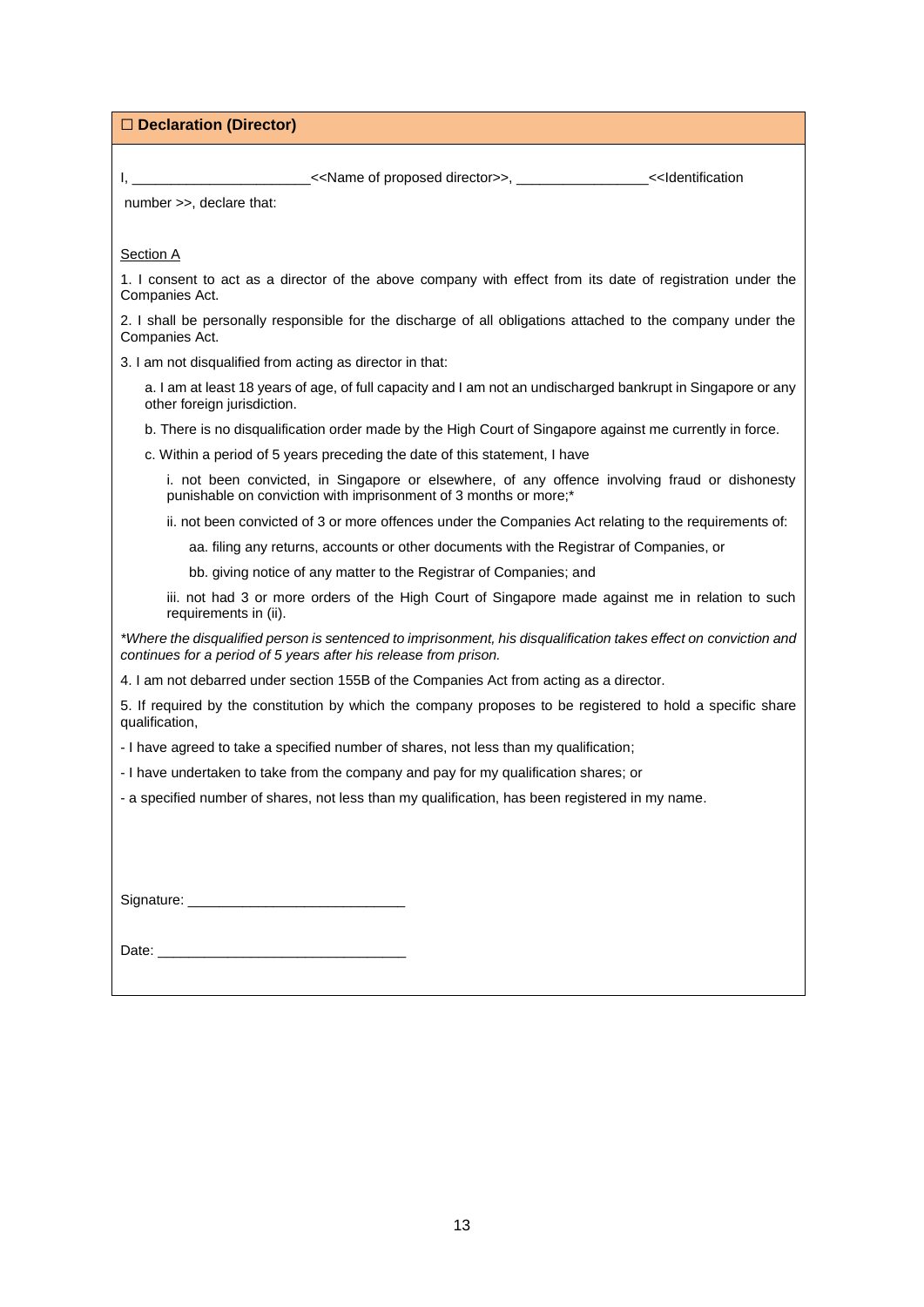| □ Declaration (Secretary)                                                                                                                                                 |  |  |  |
|---------------------------------------------------------------------------------------------------------------------------------------------------------------------------|--|--|--|
| I, ________________________< <name of="" proposed="" secretary="">&gt;, _________________&lt;<identification<br>number &gt;&gt;, declare that:</identification<br></name> |  |  |  |
| <b>Section A</b>                                                                                                                                                          |  |  |  |
| I consent to act as a secretary of the above company with effect from its date of registration under the<br>1.<br>Companies Act.                                          |  |  |  |
| I am not debarred under section 155B of the Companies Act from acting as a secretary.<br>2.                                                                               |  |  |  |
| I am a qualified person under section 171(1AA) of the Companies Act by virtue of my being*:<br>3.                                                                         |  |  |  |
| $\Box$ A secretary of a company for at least 3 of the 5 years immediately preceding my appointment<br>a.<br>as secretary of the above named company.                      |  |  |  |
| $\Box$ A qualified person under the Legal Profession Act (Cap. 161).<br>b.<br>$\Box$ A public accountant.                                                                 |  |  |  |
| c.<br>$\Box$ A member of the Institute of Certified Public Accountants of Singapore.<br>d.                                                                                |  |  |  |
| $\Box$ A member of the Chartered Secretaries Institute of Singapore.<br>е.                                                                                                |  |  |  |
| $\Box$ A member of the Association of International Accountants (Singapore Branch).<br>f.                                                                                 |  |  |  |
| $\Box$ A member of the Institute of Company Accountants, Singapore.<br>q.<br>*check where applicable.                                                                     |  |  |  |
| Note: Paragraph (3) to be completed by secretaries of public companies only.                                                                                              |  |  |  |
|                                                                                                                                                                           |  |  |  |
|                                                                                                                                                                           |  |  |  |
|                                                                                                                                                                           |  |  |  |
|                                                                                                                                                                           |  |  |  |
|                                                                                                                                                                           |  |  |  |
|                                                                                                                                                                           |  |  |  |
|                                                                                                                                                                           |  |  |  |